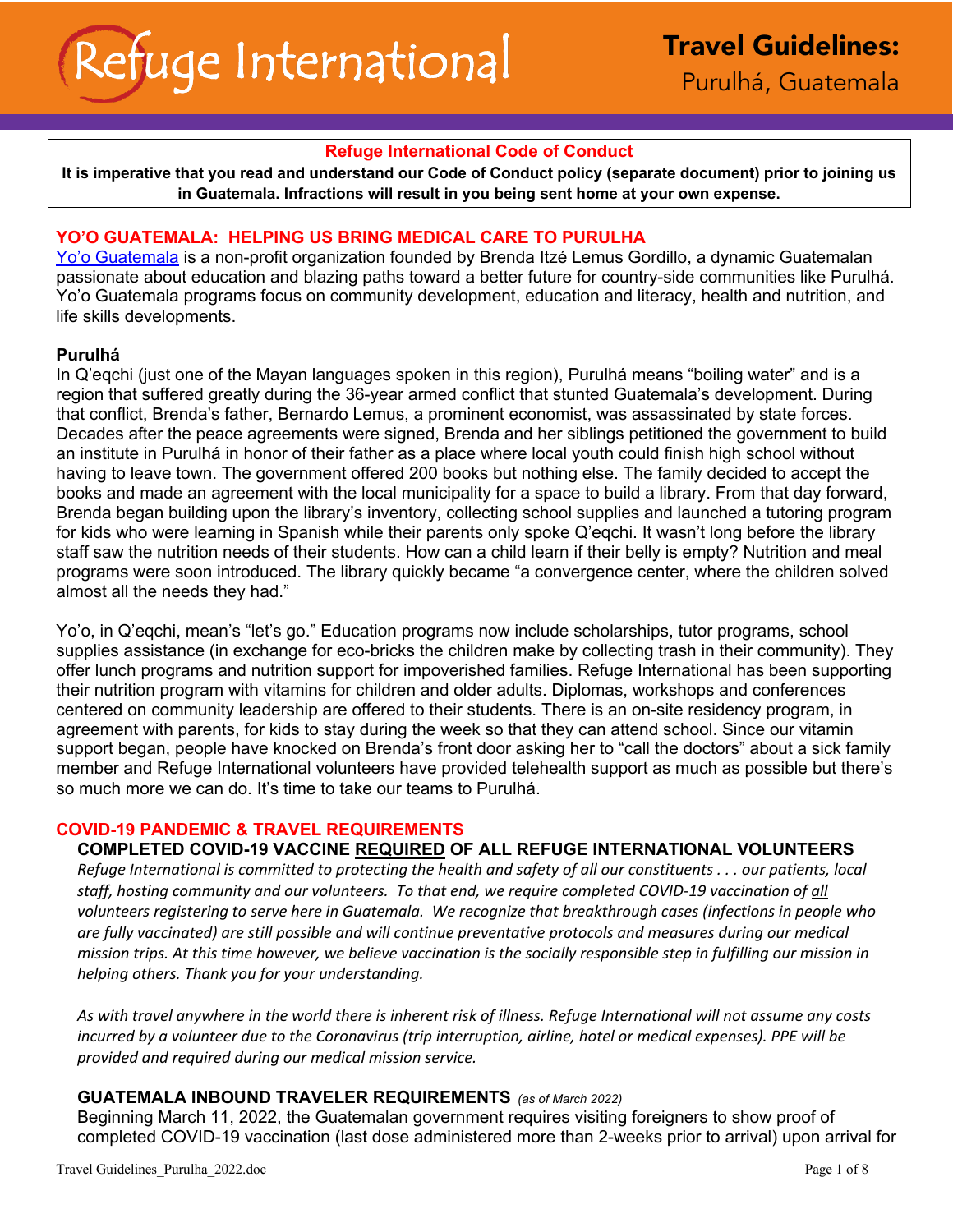entry into the country. Your team leader will send updated entry requirements as the date for the team's inbound flight approaches.

## **UNITED STATES INBOUND TRAVELER REQUIREMENTS** *(as of June 2022)*

The US no longer requires pre-travel testing for entry. Your team leader will send updated entry requirements as the date for the mission trip approaches.

## **HEALTH & HYGIENE ISSUES**

**Food & Water:** Tap water is NOT SAFE for drinking or brushing your teeth anywhere in Guatemala. While at the clinic, local staff will prepare our meals. Safe food and water are a top priority. While fresh fruits and vegetables are readily available, it is best to eat only that which has a thick peel protecting the inner fruit such as bananas, papaya, watermelon, oranges, etc. Local produce can be eaten, but only after being cleansed by the kitchen staff. It is inadvisable to eat food for sale in open-air markets or from street vendors. Carrying hand sanitizer or Clorox wipes is a good health precaution as you travel in Guatemala.

### **Guidelines from the CDC:**

Unclean food and water can cause traveler's diarrhea and other diseases. Travelers to developing countries are especially at risk. Reduce your risk by sticking to safe food and water habits.

### **Food**

## **Eat:**

- Food that is cooked and served hot
- Hard-cooked eggs
- Fruits and vegetables, you have washed in clean water or peeled yourself
- Pasteurized dairy products

## **Don't Eat:**

- Food served at room temperature
- Food from street vendors
- Raw or soft-cooked (runny) eggs
- Raw or undercooked (rare) meat or fish
- Unwashed or unpeeled raw fruits and vegetables
- Condiments (such as salsa) made with fresh ingredients
- Salads
- Flavored ice or popsicles
- Unpasteurized dairy products
- " Bush meat" (monkeys, bats, or other wild game)

## **Beverages**

# **Drink:**

- Water, sodas, or sports drinks that are bottled and sealed (carbonated is safer)
- Water that has been purified/disinfected (boiled, filtered, treated)
- Ice made with bottled or purified water
- Hot coffee or tea
- Pasteurized milk

## **Don't Drink:**

- Tap or unfiltered well water
- Fountain drinks
- Ice made with tap or unfiltered well water
- Drinks made with tap or unfiltered well water (such as reconstituted juice)
- Unpasteurized milk

## **Bathing and Swimming**

Unclean water can also make you sick if you swallow or inhale it while bathing, showering, or swimming. Try not to get any water in your nose or mouth. In most areas, tap water is not safe for brushing your teeth, and you should use bottled water.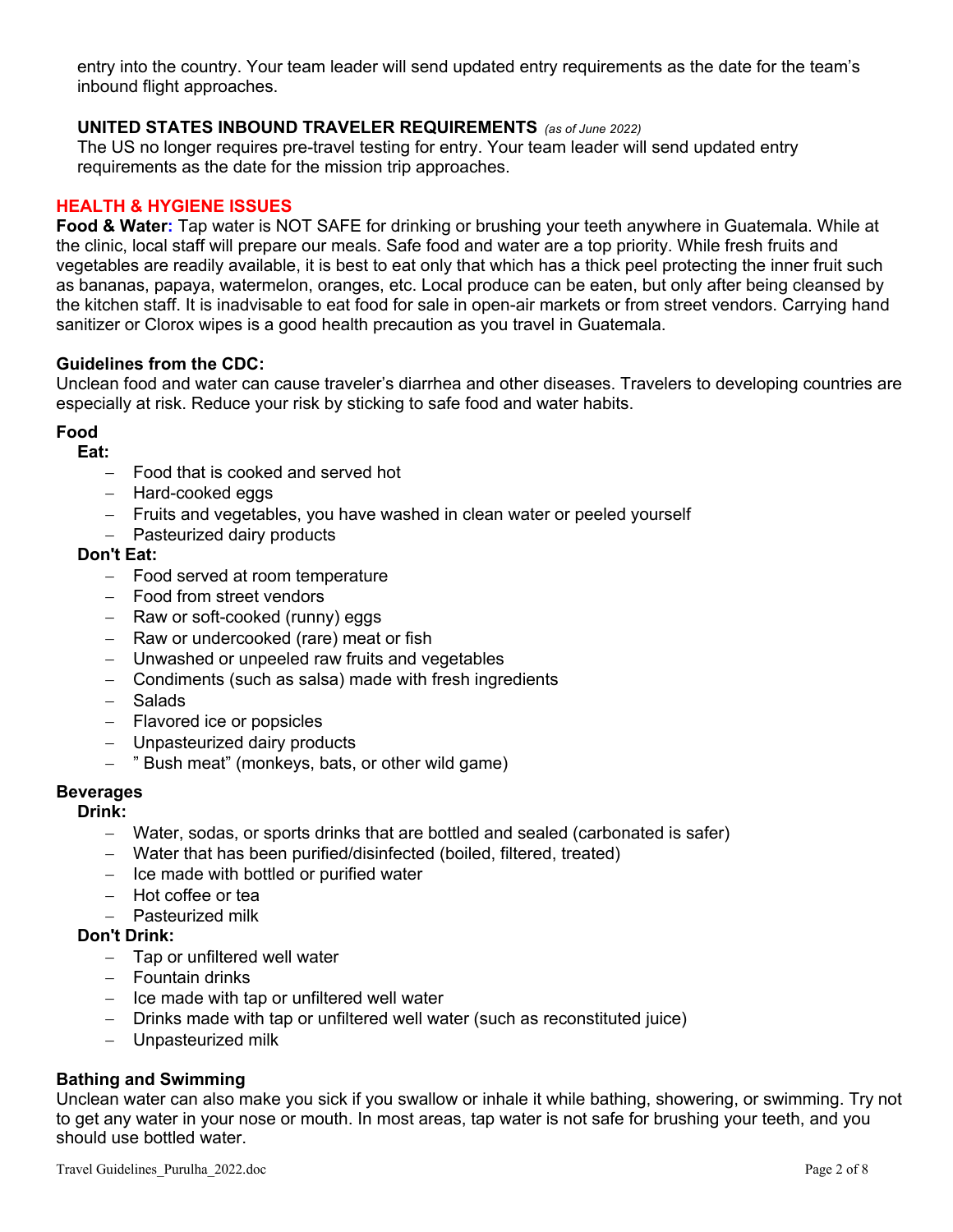## **Hygiene**

Nowhere in Guatemala can toilet paper be flushed down the toilet. The septic systems are not capable of handling it and toilets will back up right away. **Always dispose of toilet tissue in the wastepaper basket.** 

## **Travel Immunizations**

Always refer to the most recent CDC guidelines for recommended travel immunizations. You can access the information for recommended vaccines and Guatemala-specific travel medications on the CDC website.

**COVID-19:** The CDC recommends a COVID-19 vaccine for all international travelers.

**Malaria, Chikungunya, Dengue, and Zika:** While mosquito borne diseases are not common in Purulhá (1570m elevation), there have been occasional reports of dengue, chikungunya, zika, and very rarely malaria.

**Malarial Prophylaxis** – is not routinely recommended. A mosquito repellant containing DEET should be used. You may also choose to spray your clothing with Permethrin, which should be done at home prior to packing for the trip.

**Typhoid Fever**: CDC recommends that travelers to Guatemala receive Typhoid vaccination.

**Tetanus Immunization**: Please be current with your tetanus booster.

**Cholera Immunization**: No cholera immunization is necessary at this time.

**Hepatitis A Immunization**: The series are recommended for everyone. Hepatitis A is transmitted through contaminated food and water.

**Hepatitis B Immunization**: This is also recommended for anyone likely to come in contact with blood or body fluids.

**Traveler's Diarrhea**: Please refer to the CDC's website for traveler's diarrhea. You will note that there are no recommendations for prophylaxis for traveler's diarrhea other than watching what you eat and drink. However, some sources recommend taking 2 Pepto Bismol tablets 4 times a day, while others recommend prophylactic antibiotics. For concerns, please contact your personal physician regarding this issue. Certainly, if a team member becomes ill, we will provide care in the clinic.

**Motion or Seasickness:** We have a long journey by small (private) bus between the airport and the hilly Verapaces region. If you suffer from motion sickness, please be sure to bring medication with you!

### **PACKING**

**Clothing**

*Refuge International medical mission t-shirts will be distributed prior to the trip and must be worn for arrival into Guatemala. These shirts help us to identify each other, as well as assist us getting through customs in Guatemala.*

During clinic hours, all volunteers wear scrubs. As this is a new service site for us, we do NOT yet have a supply of scrubs to loan out while on trip. **PLEASE BE SURE TO PACK YOUR OWN SCRUBS!** After clinic hours (back at our hotel), casual attire is acceptable (or just continue wearing your scrubs).

#### **Luggage**

ONE carry-on, which must meet airline specifications, such as small roller, backpack, or small duffel is allowed. (Check with your airline for carry-on requirements). When going through security, travelers are only permitted one carry-on and ONE personal "bag", such as tote bag, purse or laptop case.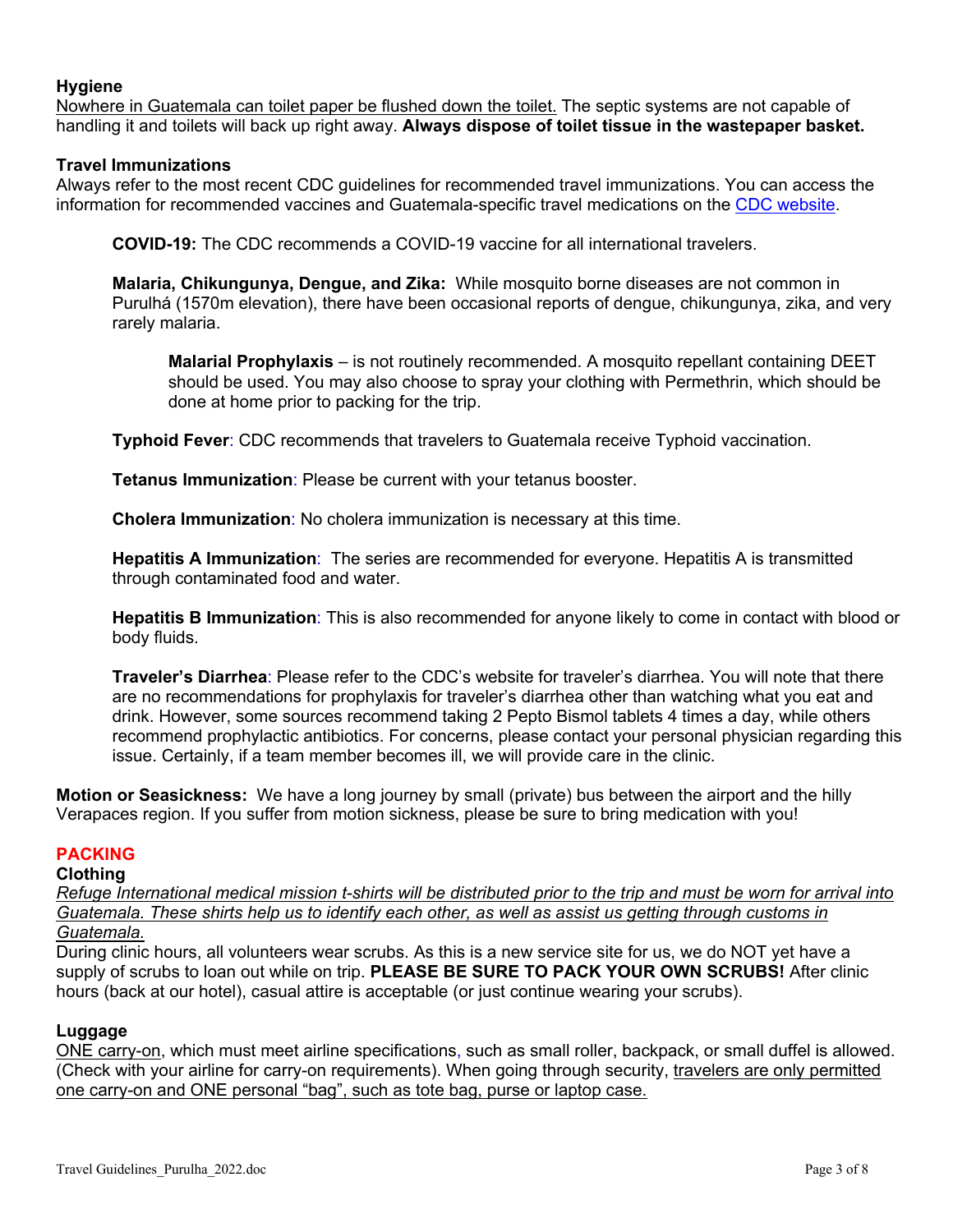#### **All personal items that you will need for the week can be packed in your carry-on if you adhere to the essential packing list below and forgo non-essential items. You will be surprised how simply you can live!**

**One checked bag** should be reserved for medical supplies which are essential to our trip. Depending on your location and itinerary, we will delivery a Refuge International medical bag to you before checking in for your flight. If you decide to take an additional personal bag (besides your carry-on) you will be responsible for any additional charges associated with a second checked bag. If you are charged an airline fee for the medical bag you are carrying for Refuge International, please keep your receipt and we will reimburse you for this expense (note that the reimbursement amount is based on the charge for a "first" checked-bag).

### **Personal Packing List**

Be sure that your liquid items all fit in one, quart-size Ziploc bag for carry-on purposes.

**Clinicians: Please bring your own otoscopes, stethoscopes and mini pulse-oximeters to use in your clinic room, as we do not have enough of these items to supply on-site.** 

- Scrubs
- Mosquito Repellant (with DEET)
- Passport and color copy of your passport photo page
- Covid-19 Vaccine Card (original)
- Underwear and pajamas
- Toiletries: Toothbrush, toothpaste, shampoo, etc.
- Personal medications
- Closed-toe shoes for clinic; sandals/flip flops for hotel use
- Sweater or jacket (wear this on the plane to save packing space)
- Washcloth or scrubbie *(most hotels do not have washcloths)*
- Good rain jacket or poncho *(just always good to have when traveling)*
- Long-sleeved shirt (if you are cold-natured, to wear under scrubs)
- Casual-wear outfits for Antigua and travel home from Guatemala
- Reusable water bottle and travel coffee mug
- Camera/Smartphone
- Small flashlight/headlamp
- Book or magazine
- Earplugs
- Optional:
	- $\circ$  Personal snacks you will be fed very well throughout the trip, this is just in case you need something specific or extra.

PLEASE DO NOT WEAR ANY EXPENSIVE JEWELRY IN GUATEMALA. It might make you, or the group, a target for thieves.

### **HELPFUL ITEMS TO PACK AND DONATE**

**If you are not asked to bring a Refuge International checked medical bag, please consider collecting these hygiene or education items and pack your own checked bag of supplies for donation.**

#### **Personal Hygiene Items**

These are good items to bring to the clinic: Toothbrushes, toothpaste, body and hand soap (non-scented), shampoo, body lotion, Chapstick, body powder (Gold Bond type; small containers) and washcloths. All items will be given out in clinic by the attending clinicians or pharmacy. **Nothing is to be given out in the courtyard to avoid crowding and unfair distribution.**

### **Education Supplies**

Yo'o, our partnering organization in the Purulhá effort, operates several education and day care programs for local children. Should you like to help support their education initiatives here is a list of common school supplies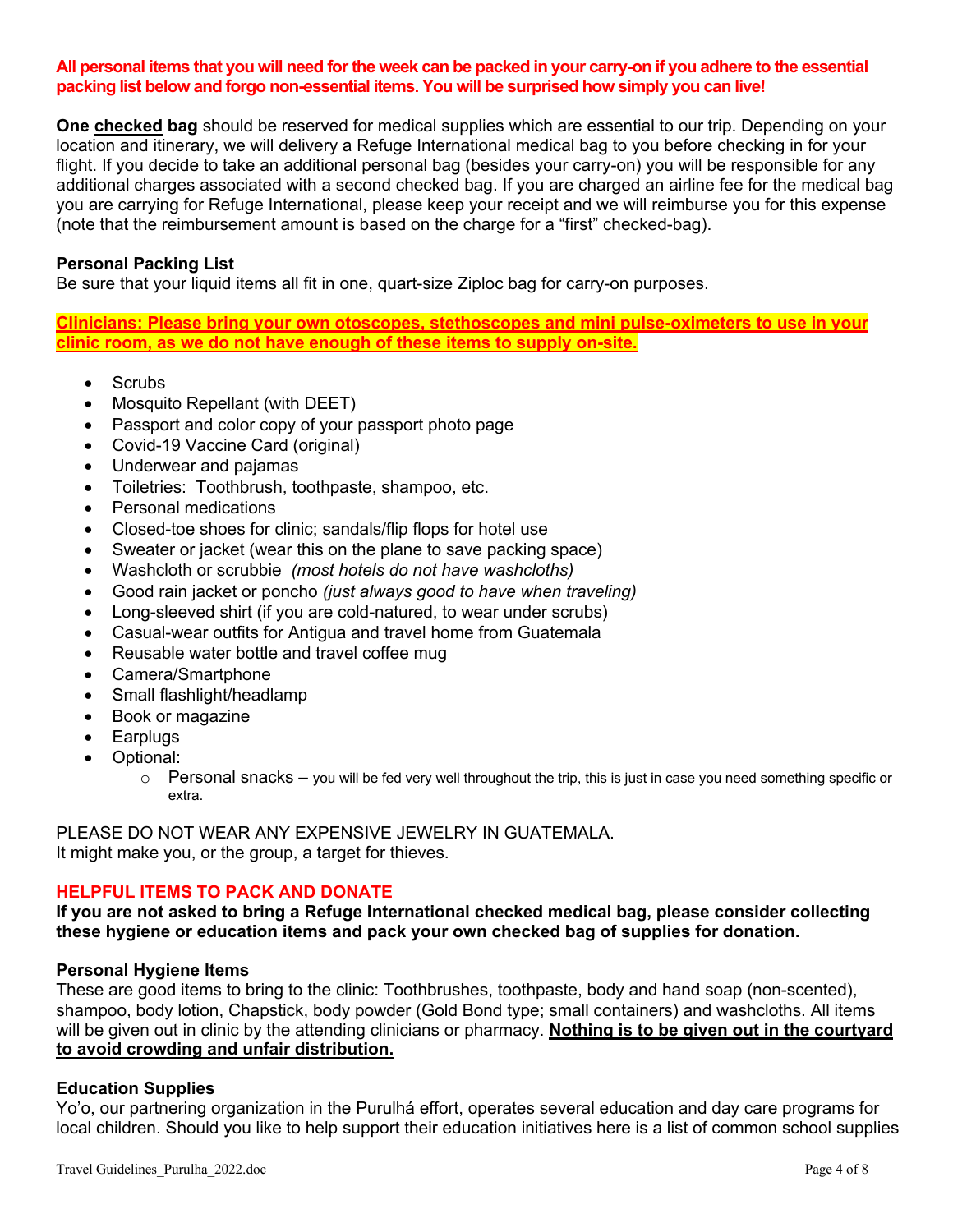that are always needed: pencils, crayons, spiral notebooks, markers, tape, construction paper, children's scissors, children's book in Spanish, flash cards, and rulers and backpacks.

## **MONEY**

The Quetzal is the currency of Guatemala. The exchange rate is about 7.5 – 7.75 Quetzals to one US dollar. Refuge International can exchange small amounts of up to \$20/volunteer.

## **In Purulhá**

Outside of the occasional soda or personal item expense, you will not need money as all meals and lodging are included in your mission volunteer fee.

## **In Antigua**

You will need to bring money for meals and shopping while in Antigua. There are ATMS and money exchangers in Antigua or you may be able to order Quetzales through your domestic US bank prior to traveling to Guatemala. Meals in Antigua can range from \$5-\$30 a person, depending on the restaurant. Many stores and restaurants will also accept Visa or MasterCard credit cards. Guatemalan textiles are incredible and inexpensive and make great souvenirs or gifts to take home. It is possible to spend a lot of money shopping. Guatemalan currency is very hard to exchange once outside Guatemala, so don't get more than you really need. You will need \$15 to \$40 (USD) cash for the airport shuttle from Antigua at the end of the week (depends on total number of passengers). (**IMPORTANT NOTE**: your US dollars MUST BE clean, unmarked, free from creases and tears. Think "fresh off the press"; this is no joke as Guatemalans will refuse a bill that has the slightest mark on it because their banks will not honor the bill.)

### **HOUSING**

In Purulhá, the group will stay at Posada Montaña Del Quetzal, a casual, family-run hotel (shared rooms). The hotel is nestled in the cloud forest with lush gardens. Rooms are simple but comfortably furnished for your stay. Refuge International will provide transportation to/from the Guatemala airport, hotel, clinic site and to Antigua at the end of the service week.

### **MEALS**

Breakfast will be served at the hotel in a private dining room starting at 6:30am. Lunch and dinner will be coordinated by Sembrando Futuros, a community service partner organization of Yo'o. They will be focused on training local women in proper food preparation for future Refuge International teams so that we can help support the local economy in addition to our healthcare service. All meals will be a set menu.

### **Dietary Restrictions**

Basic food restrictions can be accommodated on trip: gluten-free is not a problem in this country as they use little gluten in their cooking and vegetarian options are available. Please inform the team leader of food allergies so that we can advise our cooking staff. If you have other restrictions, please let us know in advance and we will try our best to accommodate you (but you may need to bring your own food options, depending on your needs).

### **CLIMATE**

Purulhá has a temperate climate with temperatures ranging from low 50s to mid 70s. Nights and early mornings can feel quite damp and cool as the region is in a cloud forest. The rainy season in Guatemala runs from June through September and sudden, heavy afternoon showers are common. The dry (and COLD) season runs October through April. The temperature in January can dip into the low 40s during the day and freezing overnight. Pack accordingly!!

### **CONDUCT**

We will be working with local residents and staff who reside in Purulhá. Many from Yo'o, our partner organization, and some from the local municipality and Center of Health. We will refrain from any conduct that might be viewed as immoral or disrespectful to the local people. We expect all volunteers to conduct themselves in a professional manner:

- Please refrain from public displays of affection
- No profanity, yelling or shouting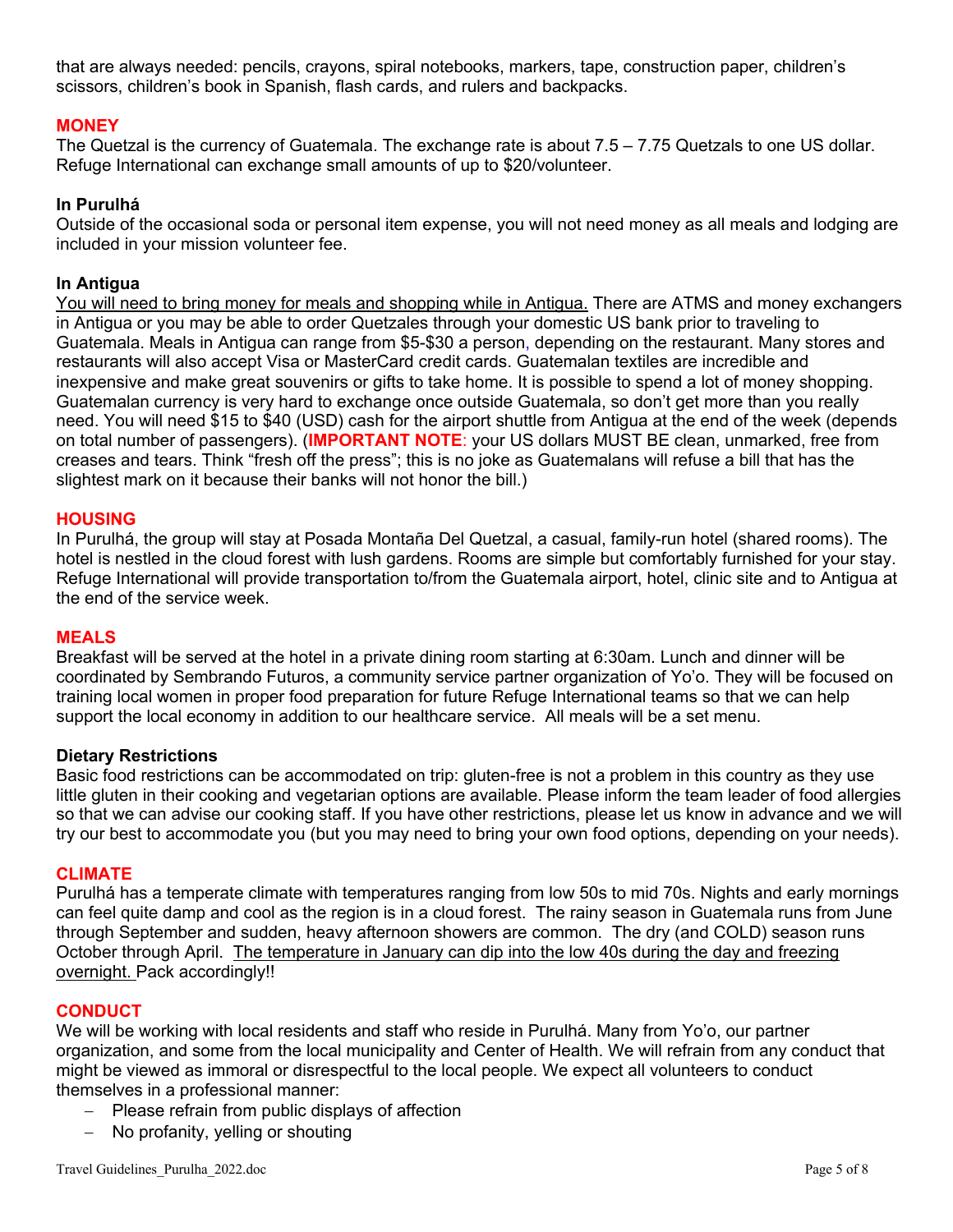- No open use of tobacco (we point you to a discreet smoking location, if necessary)
- No alcohol consumption

## **SAFETY**

Although we do feel the areas to which we travel are safe, you should use the same sensible precautions you would in any city (particularly in Antigua):

- Do not go out alone at night.
- Always secure your wallet or purse. (*Under-clothing money carriers can be found at a variety of retailers like Target, Walmart or Amazon.com.)*
- Discreet use of your cell phone in public places (*cell phones are the item most commonly stolen from travelers*).
- Do not wear flashy or expensive jewelry.
- Always keep your passport locked in a hotel safe.
- Ask your team leader if you have any questions about safety issues.

Poverty is rampant in Guatemala, so the less you display affluence the less likely you are to attract unwanted attention. Do not do things to call attention to yourself or to your group.

## **ANTIGUA**

We will arrive Friday afternoon in the beautiful colonial city of Antigua. Once you arrive, your meals will be at your own expense as well as your shuttle to the airport (breakfast is included with your room at our hotel). The cost of the airport shuttle ranges \$15-\$40 (depending on number of people). Shuttle arrangements will be coordinated by your team leader. If you are staying an additional night at the hotel in Antigua, there is an additional cost of \$75 (non-refundable and arrangements must be made in advance).

## **MISSION TRIP FEE & EXPENSES**

The volunteer trip fee includes:

- Bus transportation (private) from the airport to Purulhá hotel (lunch provided)
- In-country travel insurance
- Shared rooming at Posada Montaña Del Quetzal
- Daily transportation between the hotel and clinic site
- Meals (three meals daily) in Purulhá
- Language translation staff
- Medical supplies and medications used during our service week (*the most significant portion of the mission expenses!*)
- Bus transportation (private) from Purulhá to Antigua at the end of the week
- 1-night hotel lodging in Antigua (breakfast included)
- Your Medical Mission T-shirt

*You will need money for snacks, tipping (10% to waiters, \$1 a bag for luggage), meals in Antigua, your return flight COVID-19 testing, your shuttle from Antigua to the airport and travel contingencies.*

### **Flights**

You are responsible for booking your flights and airfare. Your team leader will send out designated flight arrival/departure times and you will need to book your travel plans accordingly.

**Do not make flight reservations on other flights unless you have cleared this with the Team Leader!! Other flights may make it impossible for you to join the team as transportation to Purulhá is arranged on a group basis. Individual transfers will be provided only as a personal expense.**

Anytime someone flies, there are some basics you should know. Airlines can "overbook" based on statistics that not everyone shows up for their scheduled flights. If a flight you are on is overbooked, the airlines usually will ask for "volunteers", those people who will take a voucher for a trip in the future and wait until the next flight (PLEASE do NOT volunteer to take a later flight!). If the need for seats are not met this way, there is a policy on who will be "bumped." If you happen to be bumped, the airline will let you know what your next flight will be plus what they will do for you such as meal and lodging vouchers. **Call the Refuge International office**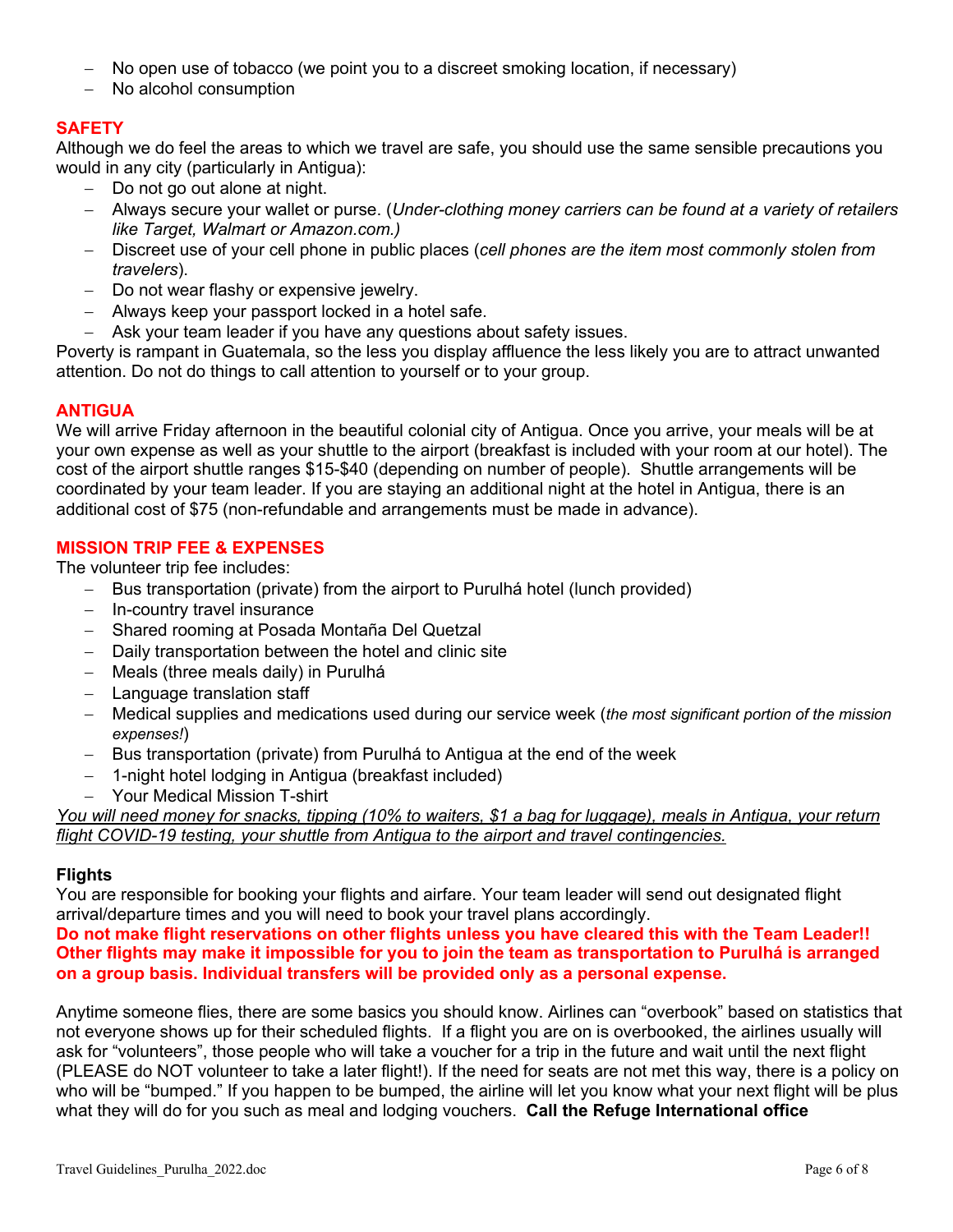## **immediately with your new arrival information. We need to know as soon as possible if you are bumped from your flight!!**

"Missed connections" happen when there is a delay, which can be caused by weather, flight crew, security, a gate not available when the plane arrives, all sorts of uncontrollable events. If this happens, AND the missed connection is due to the airline adversity, they will take care of your meals and a place to stay until the next flight. If it is NOT the airline's responsibility, such as weather, they will help you find a place to stay but will not pay for it. **Allow money for contingencies**.

"Cancelled flights" are usually created by weather or mechanical repairs to the plane. If a flight is cancelled, the counter agents or the 800# of your airline will try to "reroute" you to your destination. If they cannot get you on a flight, if it is something that is the airline's responsibility, such as a mechanical, they will usually provide lodging and meal vouchers. If it is weather or something out of their control, like a security issue, they will help to find lodging but will not pay for it. **Allow extra money, clothes, medicine, etc for travel contingencies.**

**PLEASE NOTE:** Due to the transportation logistics and distance to Purulhá if you arrive later than the group we may be unable to accommodate separate transportation to the clinic. Therefore, it is imperative that you communicate with the team leader or executive director as soon as you are aware of any travel delays.

## **EMERGENCY NUMBERS** (*Keep with you and give to your loved ones*)

| Refuge International, US office            | 903-234-8660 (during normal business hours) |
|--------------------------------------------|---------------------------------------------|
| <b>Executive Director, Ginia Northcutt</b> | 903-237-9652 (nights and weekends)          |
| Director of Guatemala, Kimberly Johnson    | 011-502-4493-0447 (Guatemala & WhatsApp)    |
|                                            | 214-695-3531 (US & WhatsApp)                |

Many US wireless carriers have service in Guatemala. Check with your carrier for availability and international rates.

## **GUATEMALA AND THE PEOPLE**

Guatemala is the most populous of the seven Central American republics, with over 16 million residents. There are basically two ethnic groups in Guatemala: the mestizos (or Ladinos) who are people of Spanish heritage, and the remaining majority who are people of Mayan descent. Repressive regimes, social conflict between the poorer Mayans and the better-off Ladinos and outside intervention resulted in a civil war that lasted over 36 years, killed over 200,000 people and left more than 50,000 people "missing". In 1996, a peace agreement was reached and the slow rebuilding of a civil society began.

Today, the per capita income of the people is less than \$1,200 per year, literacy rates are very low, infant mortality is high, access to medical care is limited and there is NO CLEAN WATER in the country. Our part in the rebuilding of the Guatemalan society lies within these issues. We believe that everyone has the right to clean water and medical care. Our goal is to help the people of Guatemala achieve these rights through sustainable medical care and water programs.

The poverty in Guatemala is obvious, and you will want to help. Our local partners who live in the areas we serve are the best folks to distribute gifts for children in the schools. Children will approach you begging in the street, or with items for sale, and you will find it hard to resist. Buying from them fosters the begging problem and encourages them not to be enrolled in school. The best approach is not to make eye contact, be firm, refuse the first time and walk away. Instead, buy goods from an adult vendor in a market.

Guatemalan vendors expect you to do a little bargaining as part of the social exchange of the purchase. The first price offered is not the actual price for the item. "Haggling" is as much a part of the selling process as the "pitch" is in the US. Expect it and take part in it; it's part of the fun of the experience.

It is inconsiderate to photograph the Guatemalan people without asking their permission first. Please ask their permission before taking a picture of anyone. Remember that many places we consider public, such as porches, courtyards, or the steps of a church are considered private. We encourage you to take as many